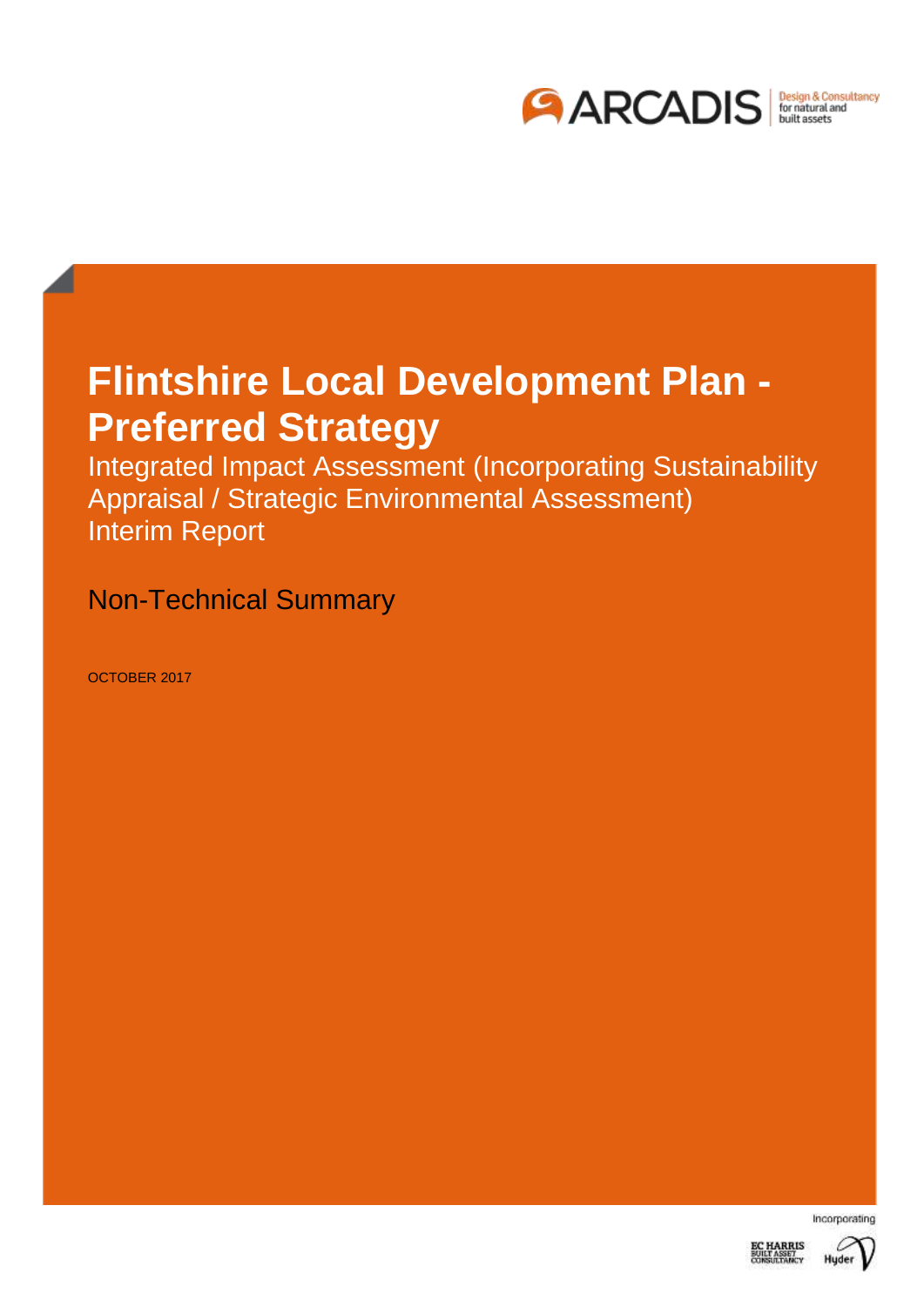Flintshire Local Development Plan IIA Report – Non Technical Summary

# **CONTACTS**

**HANNE LARSSON Senior Environmental Consultant**

> Arcadis. 5th Floor, 401 Faraday Street Birchwood Park Warrington WA3 6GA

Arcadis Consulting (UK) Limited is a private limited company registered in England & Wales (registered number 02212959). Registered Office at Manning House, 22 Carlisle Place, London, SW1P 1JA, UK. Part of the Arcadis Group of Companies along with other entities in the UK.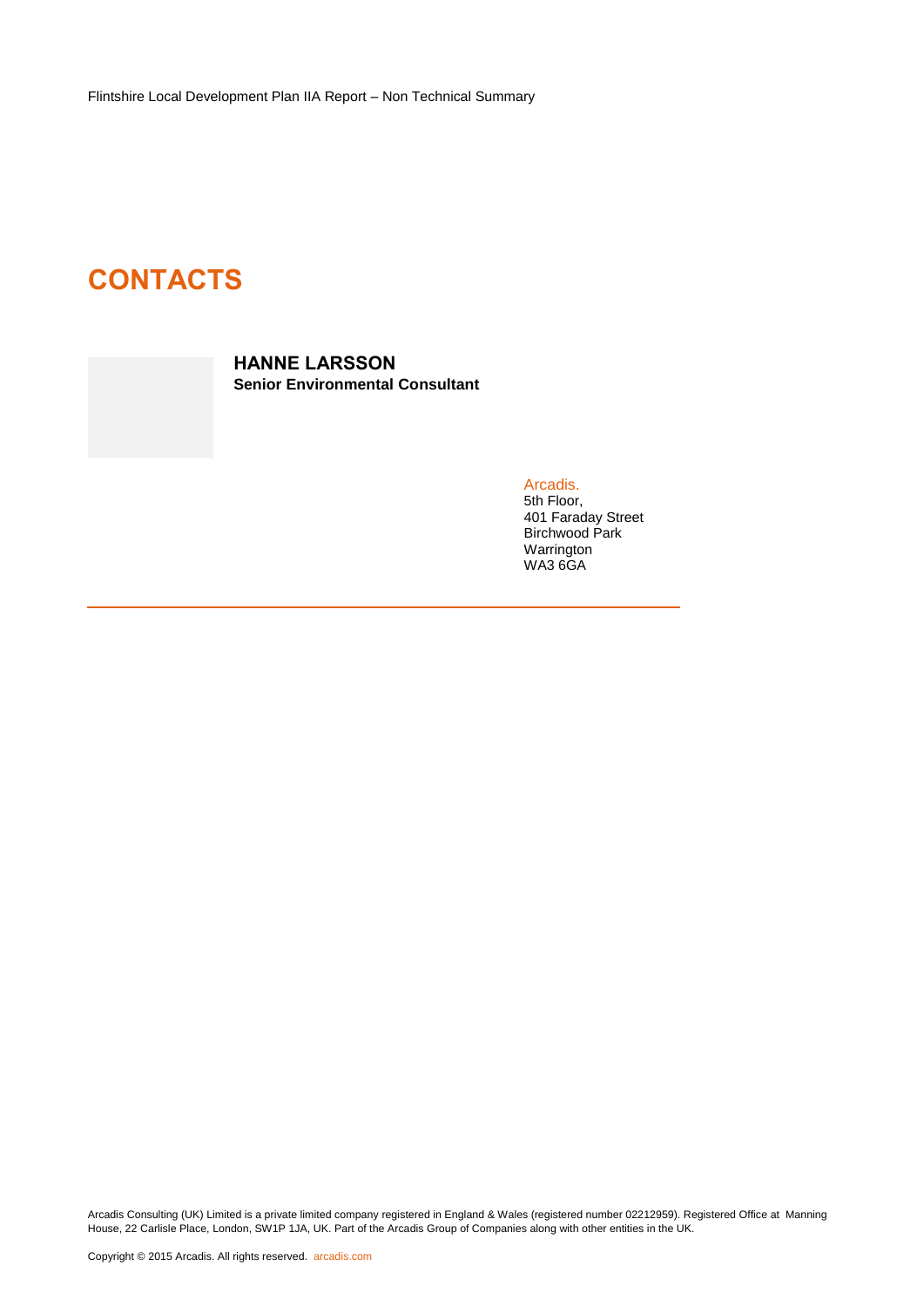## **VERSION CONTROL**

| Page No.     | Comment       |
|--------------|---------------|
| 11/09/17     | Hanne Larsson |
| First Issue  | / David Hourd |
| 27/10/17     | Client        |
| Second Issue | David Hourd   |
| 2            | comments      |

This report dated 01 October 2017 has been prepared for Flintshire County Council (the "Client") in accordance with the terms and conditions of appointment dated 07 June 2017(the "Appointment") between the Client and **Arcadis Consulting (UK) Limited** ("Arcadis") for the purposes specified in the Appointment. For avoidance of doubt, no other person(s) may use or rely upon this report or its contents, and Arcadis accepts no responsibility for any such use or reliance thereon by any other third party.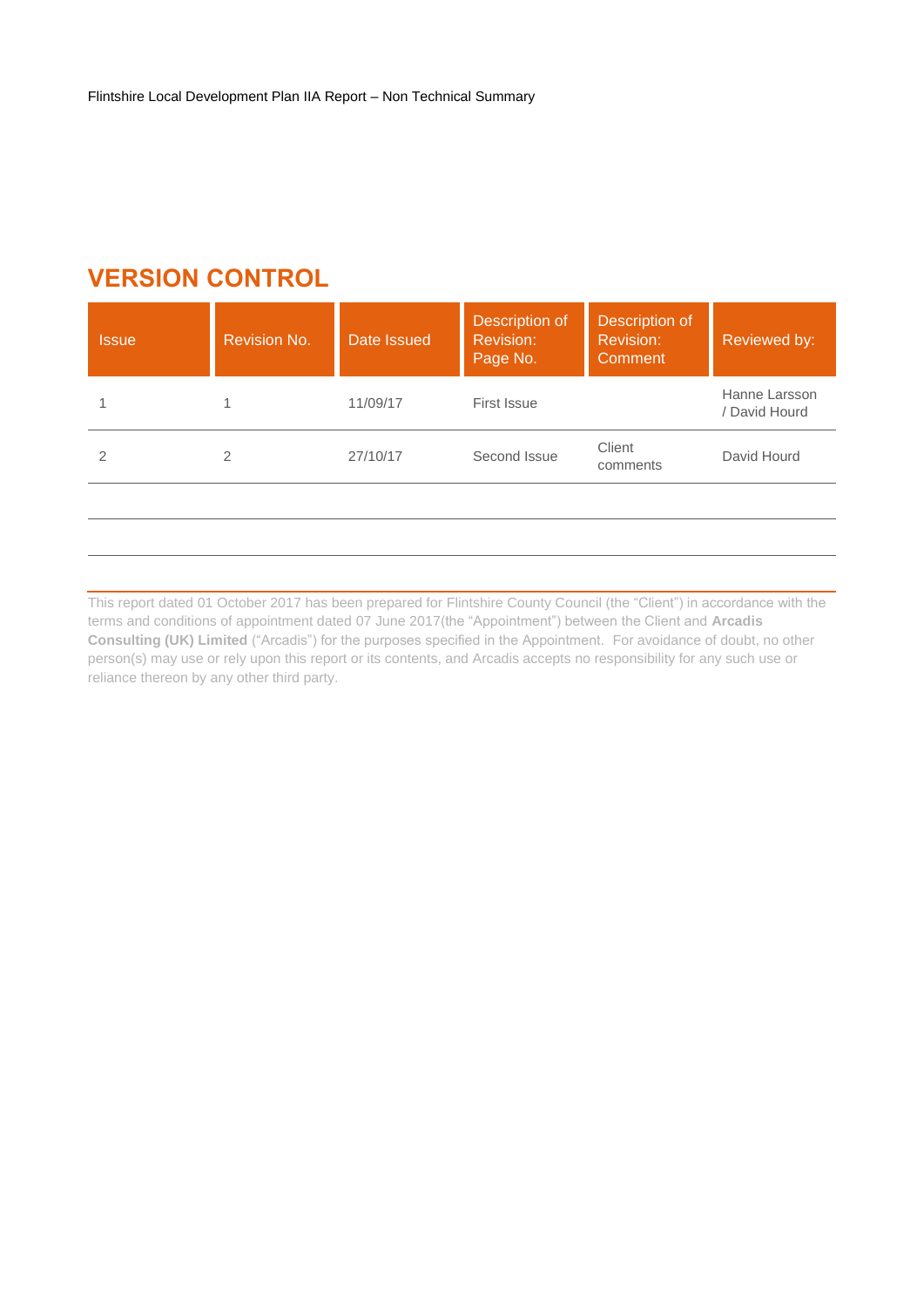Flintshire Local Development Plan IIA Report - Non Technical Summary

# **CONTENTS**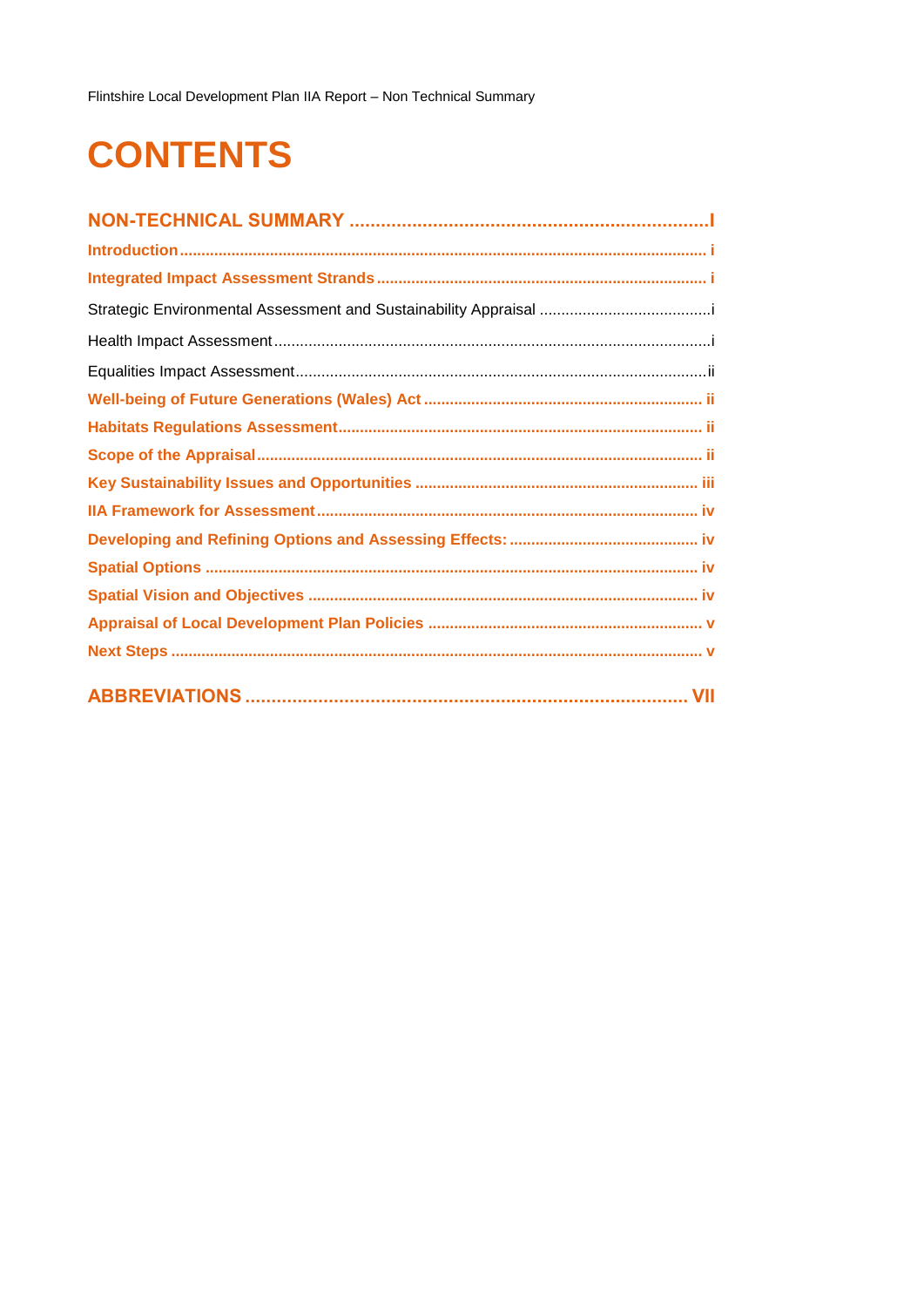

## <span id="page-4-0"></span>**Non-Technical Summary**

### <span id="page-4-1"></span>**Introduction**

As a Local Planning Authority, Flintshire County Council (CC) has a duty to prepare a Local Development Plan (LDP) that sets its strategy for development within its area and the policies that will be used to direct development and determine applications for planning permission across the entire County. The LDP which will cover the time period between 2015 and 2030, will provide the framework to facilitate the sustainable delivery of growth and development.

When preparing the LDP Preferred Strategy, it is a legal requirement to undertake a Sustainability Appraisal (SA) to ensure that it is developed within the principles of sustainable development. The term Integrated Impact Assessment (IIA) can be used to described the process of covering more than one type of impact assessment into a single process. Integrating different types of impact assessment into a single process can improve efficiencies in both the assessment itself, as many of the issues covered in the different forms of assessment overlap, as well as simplifying outcomes and recommendations for policy makers. Where more detail on certain issues is required or necessary, this can be undertaken and included within the IIA. This approach has been adopted across Wales, where an integrated approach to assessing the impacts of the strategies, incorporating the requirements of Strategic Environmental Assessment (SEA), SA, Health Impact Assessment (HIA), and Equalities Impact Assessment (EqIA) has been undertaken.

This IIA draws together the following impact assessments:

- SA and SEA (including HIA and EqIA): and
- Habitats Regulations Assessment (Screening will be undertaken as a parallel process, the findings of which will be integrated into the IIA as appropriate).

Independent consultants, Arcadis Consulting (UK) Ltd., have undertaken the IIA of Flintshire's LDP Preferred Strategy. This Non-Technical Summary provides a high-level summary of the findings of the IIA.

#### <span id="page-4-2"></span>**Integrated Impact Assessment Strands**

#### <span id="page-4-3"></span>**Strategic Environmental Assessment and Sustainability Appraisal**

SA is a process for assessing the social, economic and environmental impacts of a Plan as it develops and it aims to ensure that sustainable development is at the heart of the plan-making process. It is a legal requirement under planning law. The law states that the SA must comply with requirements of the European SEA Directive.

Good practice guidance proposes a number of prescribed stages in the SA process, each of which links with stages of the plan-making process. It is important that the SA is able to feed into the planmaking process. This involves the ongoing appraisal of the plan and makes recommendations to help steer its direction to avoid potentially adverse consequences. This is particularly important when considering alternative strategy options. Consultation with statutory bodies (Cadw and Natural Resources Wales (NRW)) and the public is also required at key stages.

#### <span id="page-4-4"></span>**Health Impact Assessment**

<span id="page-4-5"></span>Although a HIA is not a statutory assessment for planners working in Wales, the Welsh Government (WG) increasingly regards it as best practice. It can be a useful tool where there are expected to be significant impacts. As part of the rescoping exercise, we have considered how health concerns and objectives can be incorporated within the updated SA framework.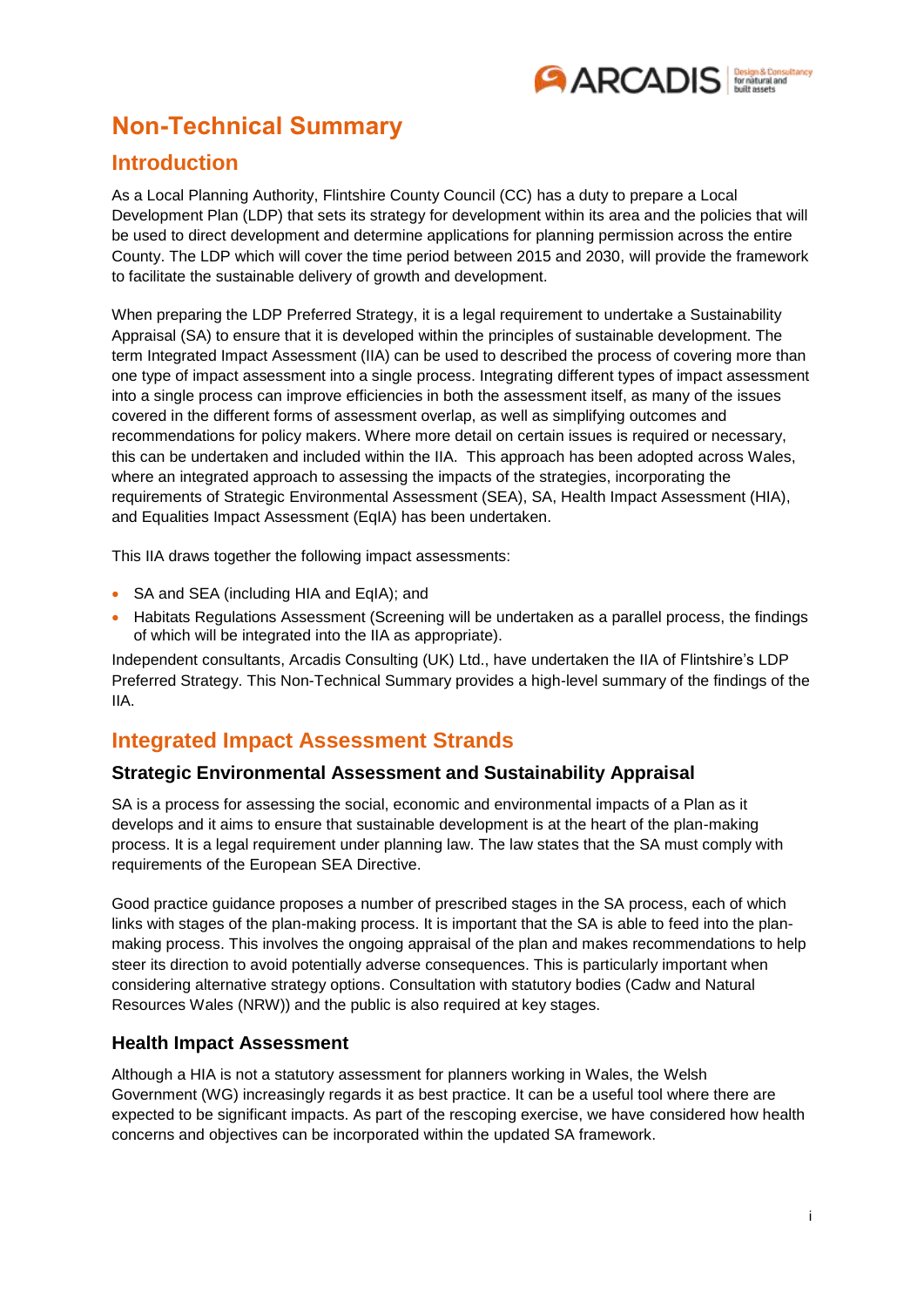#### **Equalities Impact Assessment**

The Equality Act 2010 includes a public-sector equality duty which requires public organisations and those delivering public functions to show due regard to the need to:

- Eliminate unlawful discrimination, harassment, victimisation;
- Advance equality of opportunity; and
- Foster good relations between communities.

Consequently, we are undertaking a high-level assessment of the possible equalities impacts of the Local Plan. This has been integrated into the IIA process. As part of the rescoping exercise, we have considered how equality concerns and objectives can be incorporated within the updated SA framework, especially in light of the Well-being for Future Generations (Wales) Act 2015.

#### <span id="page-5-0"></span>**Well-being of Future Generations (Wales) Act**

In March 2015, the National Assembly for Wales approved the Well-being of Future Generations (Wales) Act 2015, helping place Wales on a more sustainable path towards achieving well-being. The Act is about improving the social, economic, environmental and cultural well-being of Wales developed around the principle of sustainable development. It gives a legally-binding common purpose – the seven well-being goals – for national government, local government, local health boards and other specified public bodies. It details with the ways in which specified public bodies must work, and work together to improve the well-being of Wales. The re-scoping exercise undertaken in August 2017 revisited the IIA Framework in light of this change in legislation.

#### <span id="page-5-1"></span>**Habitats Regulations Assessment**

It is a legal requirement that any plan or programme likely to have a significant impact upon a European site protected for nature conservation, which is not directly concerned with the management of the site for nature conservation, must be subject to an Appropriate Assessment. The overarching process is referred to as Habitats Regulations Assessment (HRA). A HRA screening exercise has been undertaken to determine if they (either in isolation and/or in combination with other plans or projects) would generate an adverse impact upon the integrity of a European protected site, in terms of its conservation objectives and qualifying interests. This process will be documented in a Screening Report that will be submitted to NRW for approval. This is a parallel process to the IIA process and will be reported separately.

#### <span id="page-5-2"></span>**Scope of the Appraisal**

The scope of the IIA was determined through collecting information on the environmental, social and economic characteristics of the area. This enabled key issues, opportunities and trends to be identified. A review of other relevant environmental protection objectives and policies was also undertaken. The review of these documents focussed upon identifying key environmental and sustainability objectives that would need to be considered in the IIA and the LDP. Following the adoption of the Well-being of Future Generations (Wales) Act 2015, the sustainability objectives were re-evaluated in order to ensure consistency with this new Act as well as other assessments that Flintshire CC is undertaking. An updated SA Framework (now an IIA Framework) was submitted to Cadw and NRW for consultation in August 2017 and this amended IIA Framework has been used for the following assessments.

Individual components of the LDP Preferred Strategy have been assessed to determine their sustainability performance and to provide recommendations for sustainability improvements. The following elements have been assessed:

• The LDP's Spatial vision; and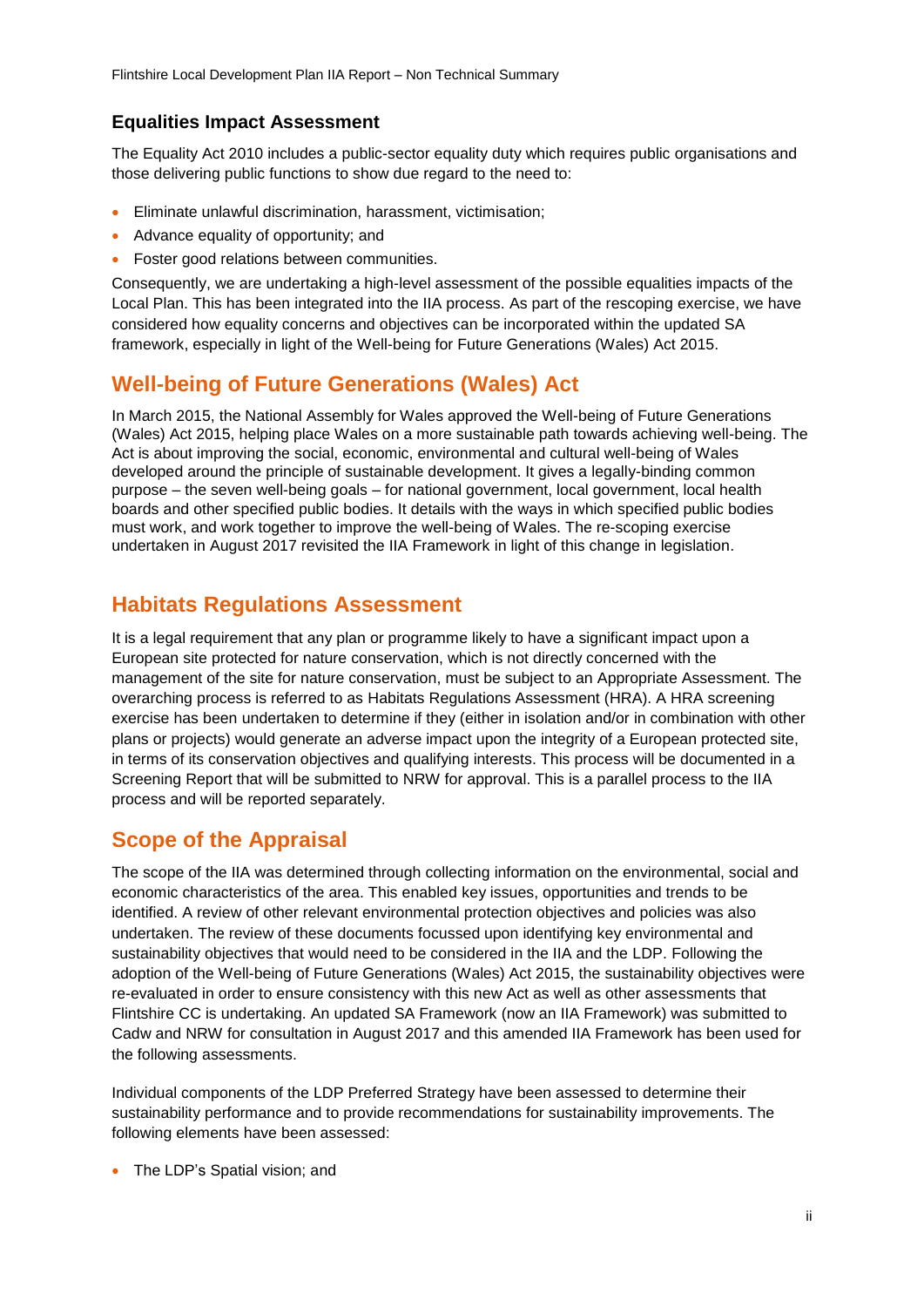• The LDP's Strategic Policies.

The IIA process is iterative, with regular feedback occurring between the plan-makers and the IIA team as plan options and policies are developed.

## <span id="page-6-0"></span>**Key Sustainability Issues and Opportunities**

To ensure that a robust assessment of the emerging LDP is undertaken, it is necessary to understand the existing conditions and characteristics of the Flintshire area, for example, population dynamics, levels of deprivation, health, employment patterns and the condition of housing stock and its affordability. These are detailed in the IIA Report. The list below identifies the sustainability topics covered in the IIA. Details of the identified issues and opportunities are provided in the IIA Report.

- Population: pressure on health services, residential housing, services for the older generation, the fall in the numbers of young people resulting in less care for the elderly.
- Education and qualifications: number of Lower Super Output Areas (LSOAs a geographic area to better report on small area statistics in the UK) in the bottom 10% as a percentage of working residents with National Qualifications Framework (NQF) level 4 or above.
- Biodiversity: impacts on national and international sites from development, effects on species from increasing populations, variation across the County of residents able to access green space.
- Landscape and townscape: vulnerability of the valuable townscapes / landscape character of County to, for example, new developments.
- Soil and geology: Mining, in its various guises, as well as heavy industry, has left a legacy of land contamination and residual contaminated land and the need for remediation. The geology of the County results in there being considerable mineral resources.
- Water: increased threat from surface water flooding, coastal flooding and flooding and the mobilisation of contaminants linked to contaminated land. Potential consequences for the River Dee and the Dee Estuary associated with water supply and abstraction for new developments, should problems like drought be stimulated.
- Air quality and climate change: climate change could lead to increased flood and or drought events. New development in areas such as Deeside could impact on the Dee Estuary.
- Cultural Heritage: risks associated with climate change, including extreme weather events posing problems for managing and conserving cultural heritage. Also there is potential for undiscovered archaeological remains to exist.
- Minerals and Waste: Depletion of valuable finite mineral resources. Opportunities should be sought to safeguard mineral assets for future generations, this would also be supported through the sustainable extraction of minerals.
- Human health: varying levels of deprivation occur across the County with the coastal strip particularly affected. There are pressures associated with an increasingly ageing population, associatedhealth service and care needs. There are opportunities for health improvements, quality of life and the economy through the provision of healthcare and key services.
- Local economy: There are pockets of deprivation along the coastal strip, with income and employment levels comparatively low compared to the more rural parts of the County. There is an increased number of Job Seekers Allowance (JSA – benefit paid to those seeking work) claimants. There are currently two Flintshire LSOAs in the bottom 10% for employment deprivation. There has also been a fall in the proportion of Flintshire residents economically active which may lead to a labour shortfall.
- Housing: high percentage of LSOAs in the bottom 10% of housing deprivation, shortage in the amount of affordable housing, the rising number of Houses in Multiple Occupation (HMOs).
- Deprivation and Living Environment: high levels of deprivation and potential for improvements. Crime: deprivation in relation to crime levels and potential opportunities for design measures.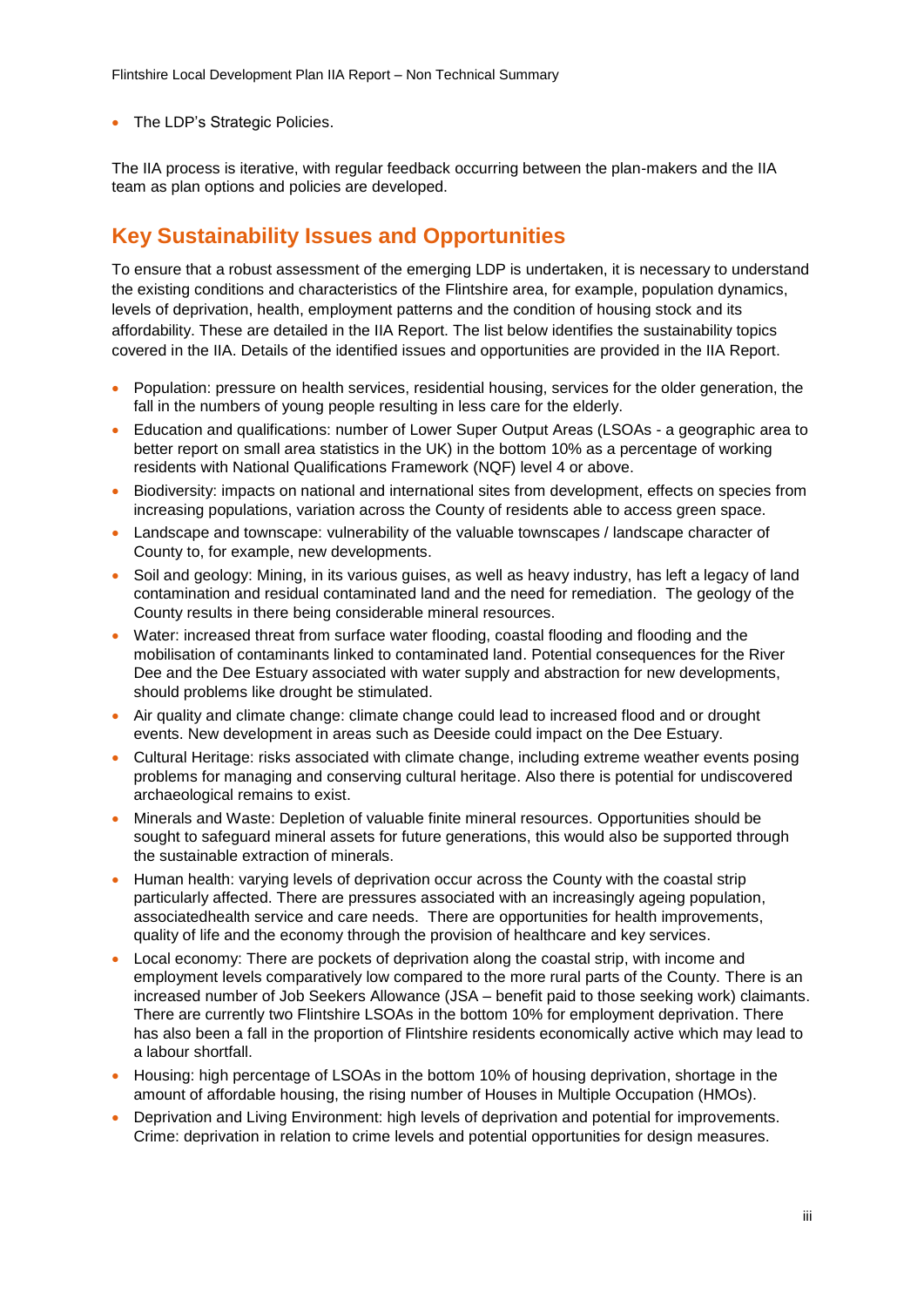Flintshire Local Development Plan IIA Report – Non Technical Summary

 Transportation: accessibility and connectivity; congestion; opportunities for more sustainable modes of transport and improved connectivity, increasing commuter distances. Accessibility is a particular issue in rural areas.

## <span id="page-7-0"></span>**IIA Framework for Assessment**

The IIA Framework underpins the assessment methodology and comprises a series of sustainability objectives (covering social, economic and environmental issues) that are used to test the performance of the plan being assessed. The IIA Objectives have been developed using the review of other relevant plans, programmes and environmental objectives, the baseline data and the key issue and opportunities. The IIA Framework was amended following receipt of the Scoping Report consultation responses from statutory consultees in 2015. The following IIA Objectives form the basis of the IIA Framework. These are supported by a series of sub-objectives, indicators and targets, which can be found in the IIA Report (Table 3-5):

- **1** To reduce crime, disorder and fear of crime
- **2** To improve levels of educational attainment for all age groups and all sectors of society
- **3** To improve physical and mental health and wellbeing for all and reduce health inequalities
- **4** To provide access to good quality, affordable housing that meets the needs and requirements of the community
- **5** To improve sustainable access to basic goods, services and amenities for all groups
- **6** To build strong and cohesive communities
- **7** To promote a sustainable economy, business development and investment
- **8** To provide employment opportunities across the County and promote economic inclusion
- **9** To maintain and improve the quality of life in rural areas
- **10** To protect and enhance biodiversity and geodiversity
- **11** To conserve and enhance the County's landscape and townscape character and quality
- **12** To protect and enhance the cultural heritage assets
- **13** To protect and enhance the quality of water features and resources
- **14** To reduce the risk of flooding
- **15** To protect and improve air quality and limit greenhouse gas emissions
- **16** To increase energy efficiency, require the use of renewable energy and sustainable building design
- **17** To ensure sustainable use of natural resources
- **18** To encourage the protection and promotion of the Welsh Language

# <span id="page-7-2"></span><span id="page-7-1"></span>**Developing and Refining Options and Assessing Effects: Spatial Options**

Government guidance advises that only reasonable alternatives should be considered and they should be sufficiently distinct to enable a meaningful comparison of their different environmental effects.

The LDP Spatial Options and growth scenarios were assessed and reported on in October 2016.

#### <span id="page-7-3"></span>**Spatial Vision and Objectives**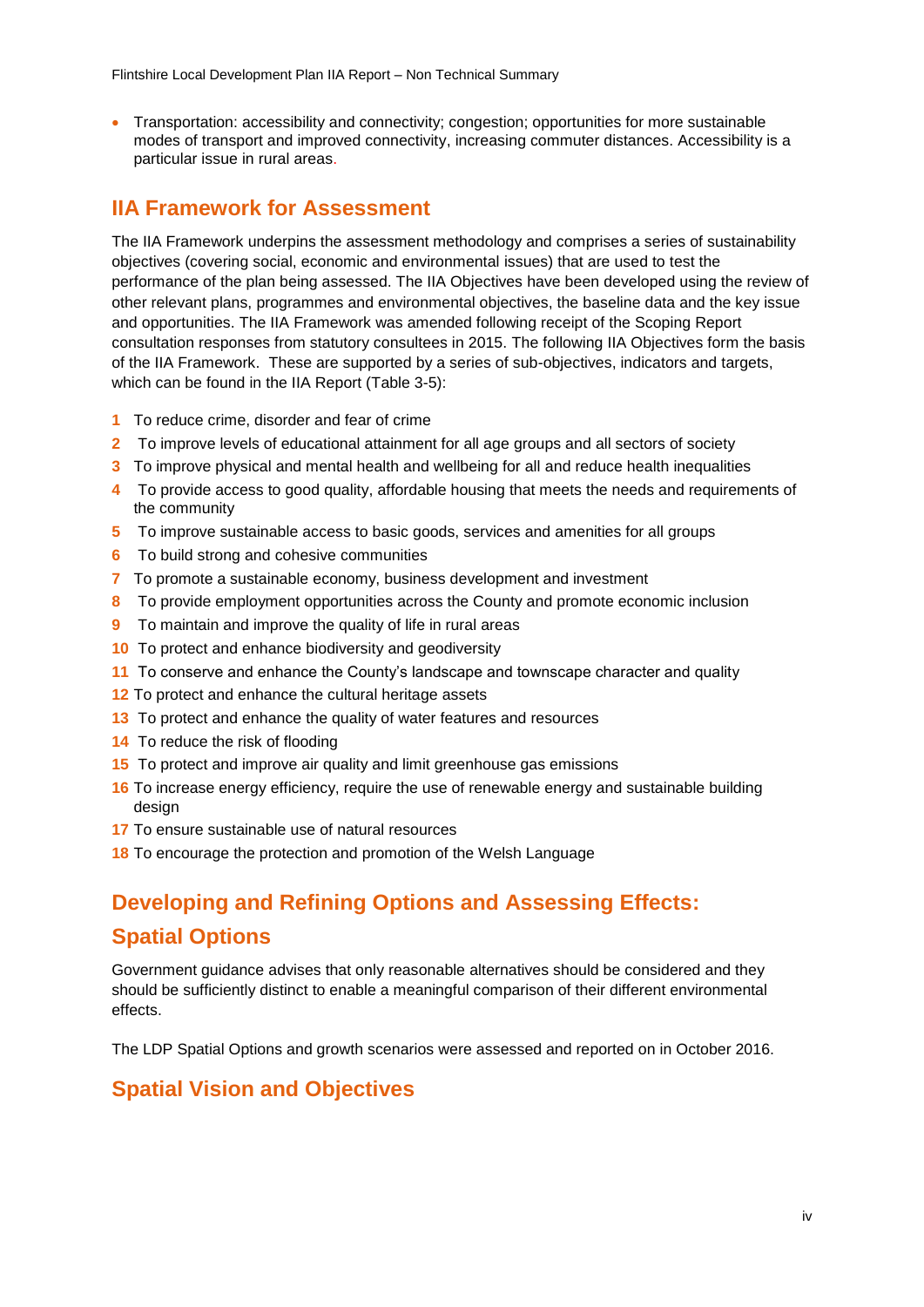Good practice guidance recommends that the key aims and principles of the plan should be assessed against the IIA Objectives, in order to test their compatibility and to determine whether they accord with broad sustainability principles.

The Spatial vision for Flintshire has been reviewed against the IIA Objectives, and a summary of the key strengths, weaknesses and recommendations are presented in the IIA Report. The assessment of the Spatial Vision has been undertaken during the IIA using a simple matrix based approach. Chapter 5 of the IIA Report presents the complete compatibility of the LDP Objectives against the IIA Objectives.

## <span id="page-8-0"></span>**Appraisal of Local Development Plan Policies**

The LDP policies were assessed against the IIA Objectives using a matrix-based approach and was first begun in the LDP Options Appraisal that was assessed in October 2016. This matrix allowed the identification of positive and negative impacts, as well as the potential for cumulative effects to occur. Mitigation measures and recommendations were suggested to offset or alleviate any predicted adverse impacts, or to enhance any opportunities that were identified. This iterative process has been continued into the LDP Preferred Strategy and to which this report relates.

A summary of the assessment of these preferred policies is provided in Chapter 6 of the IIA Report. The complete results of the assessment are presented in Appendix D.

In summary, the majority of predicted effects were positive against the social, economic and environmental objectives. The assessment of the LDP led to the prediction of major positive effects against all of IIA objectives, and the strategic policies currently being proposed will clearly set the tone for Flintshire's detailed policies that will be developed. The strategic policies around the scale and location of development (STR1 and STR2) were assessed together in order to ensure that any synergies between the two policies was captured, and most relevantly seen on housing, employment and economy objectives. STR3 provides 2 strategic sites (Northern Gateway and Warren Hall) that will form the bulk of new housing stock within Flintshire, as well as providing new employment spaces. The clear identification of these sites will help meet a variety of IIA objectives in terms of housing, economy as well as environmental objectives, though it is expected that more detail will ensure that mitigation can be appropriate. STR4, STR5 and STR6 provide the strategic direction for how design, transport, services should be considered within Flintshire and all seek to ensure the tenets of sustainable development are met.

The remaining policies (STR7-STR16) provide greater detail on particular issues of concern for the Council – ranging from climate change to tourism to environmental protection and ensuring minerals for the county, to name a few. These policies seek to ensure that, within their respective direction, Flintshire's preference for strong economic growth will be balanced against its social and environmental obligations. Although Flintshire has taken the strategic approach to ensure its economic recovery and plan for sustained future economic success, the policies still manage to ensure that other aspects of sustainable development such as social and environmental concerns, can be mitigated for. Some policies can be strengthened further and a series of recommendations for changes has been made within this report.

The IIA carried out and reported on within this report should help clarify the detailed Policies and site allocations that will be developed as the LDP progresses and provide greater focus what those policies will mean for specific areas within Flintshire.

#### <span id="page-8-1"></span>**Next Steps**

This IIA Report has now been issued for consultation alongside the LDP Preferred Strategy to all key stakeholders (including statutory consultees and the public) for comment. The Preferred Strategy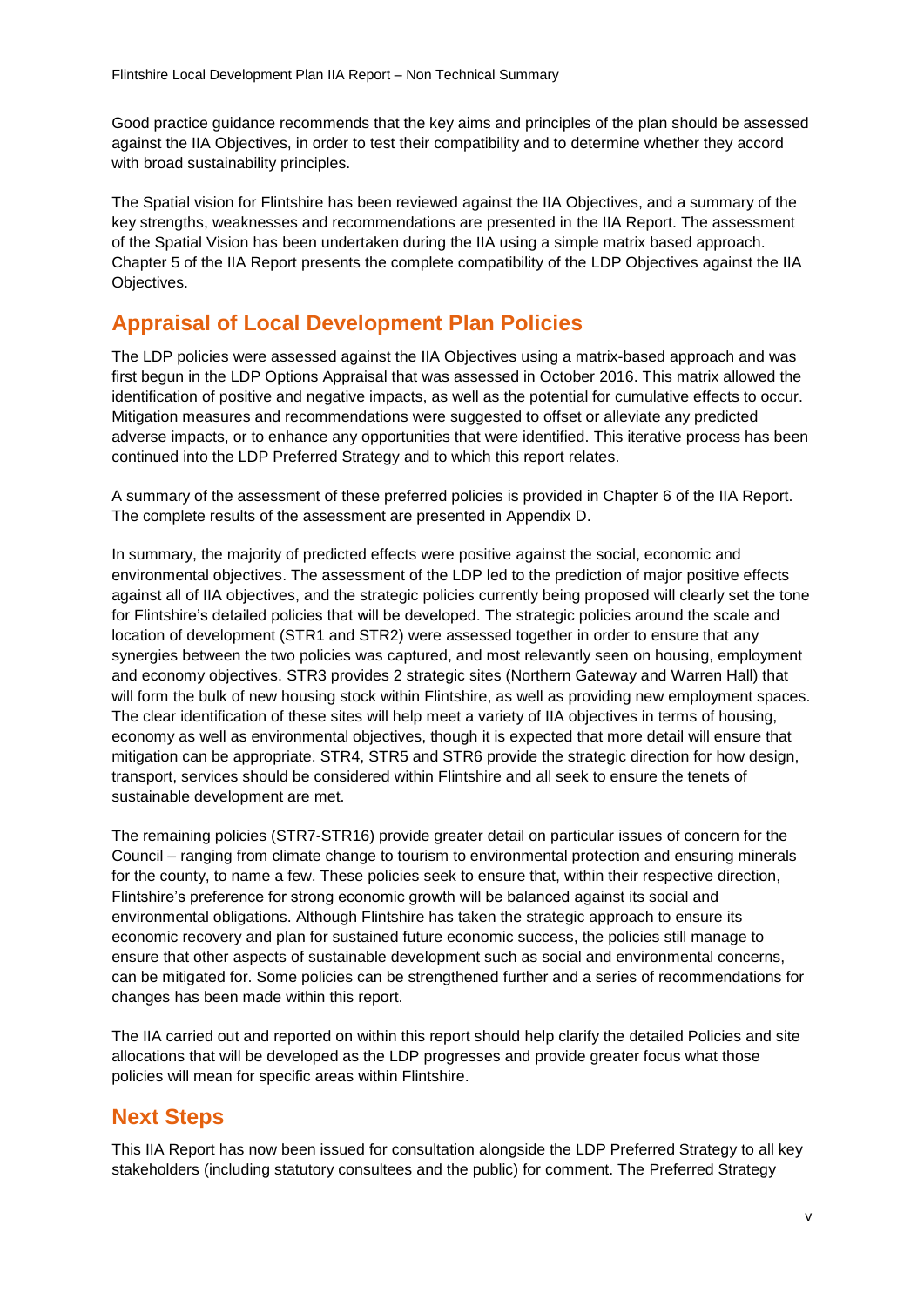Flintshire Local Development Plan IIA Report – Non Technical Summary

along with this accompanying IIA Report and associated appendices will be consulted on. Following the close of the consultation period, Flintshire CC will review the feedback and incorporate it into the Deposit LDP.

If you would like to comment on this IIA Report, please send comments to:

developmentplans@flintshire.gov.uk or

Andrew Farrow Chief Officer (Planning and Environment) Flintshire County Council County Hall Mold Flintshire CH7 6NF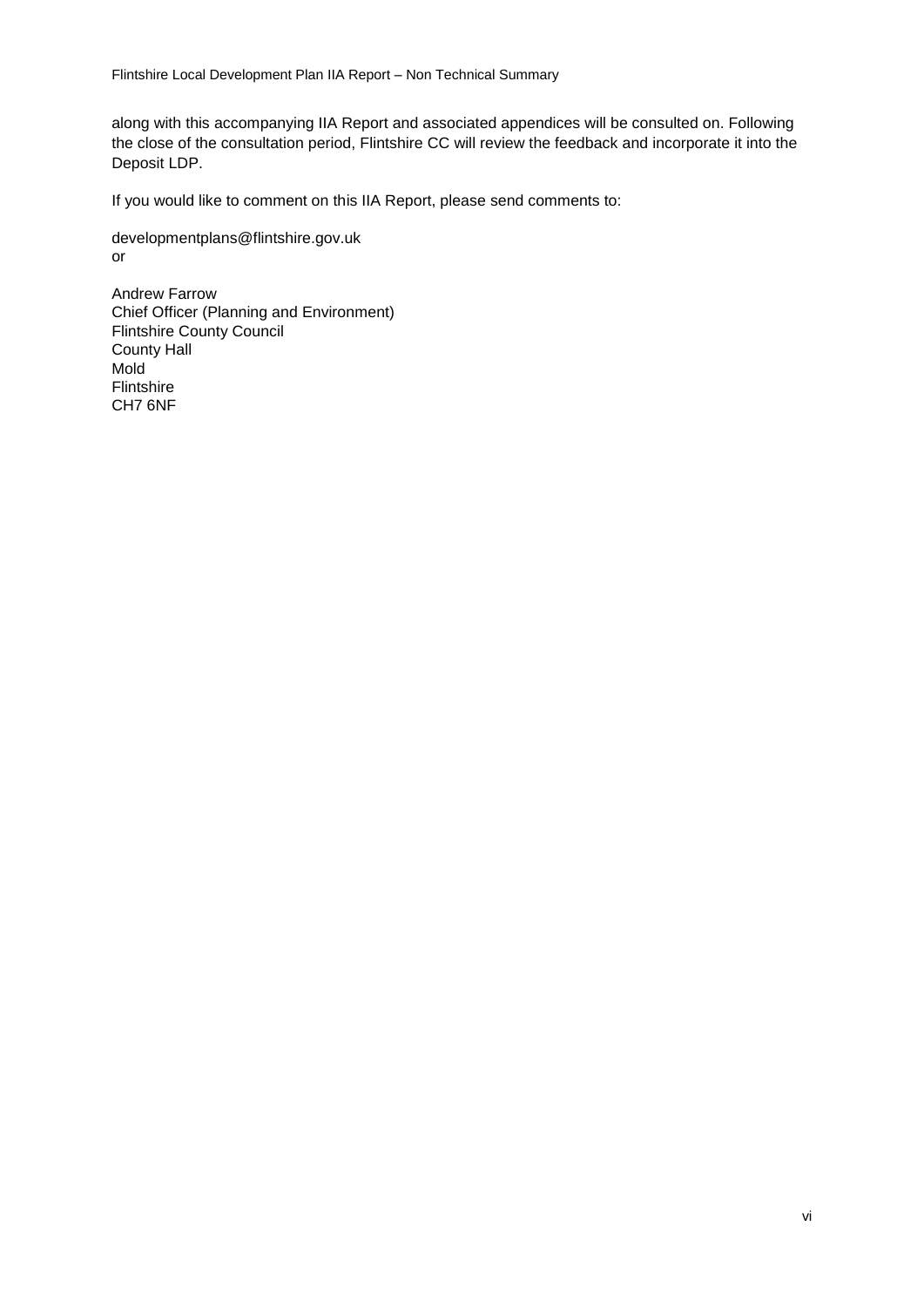## <span id="page-10-0"></span>**Abbreviations**

| <b>AONB</b> | Area of Outstanding Natural Beauty              |
|-------------|-------------------------------------------------|
| AQMA        | Air Quality Management Area                     |
| BAP         | <b>Biodiversity Action Plan</b>                 |
| <b>CIL</b>  | Community Infrastructure Levy                   |
| CС          | <b>County Council</b>                           |
| cSAC        | Candidate Special Area of Conservation          |
| <b>DECC</b> | Department of Energy and Climate Change         |
| EqIA        | <b>Equalities Impact Assessment</b>             |
| <b>HER</b>  | <b>Historic Environment Record</b>              |
| HIA         | <b>Health Impact Assessment</b>                 |
| <b>HRA</b>  | <b>Habitats Regulations Assessment</b>          |
| <b>HMO</b>  | Houses in Multiple Occupation                   |
| IIA         | Integrated Impact Assessment                    |
| <b>JSA</b>  | <b>Job Seekers Allowance</b>                    |
| LDP         | Local Development Plan                          |
| <b>LNR</b>  | <b>Local Nature Reserves</b>                    |
| <b>LSOA</b> | Lower Super Output Area                         |
| <b>NNR</b>  | <b>National Nature Reserves</b>                 |
| <b>NVQ</b>  | National Vocational Qualification               |
| <b>ONS</b>  | <b>Office for National Statistics</b>           |
| OPDM        | The Office of the Deputy Prime Minister's       |
| pSPA        | <b>Potential Special Protection Areas</b>       |
| <b>SA</b>   | <b>Sustainability Appraisal</b>                 |
| <b>SAC</b>  | Special Area of Conservation                    |
| <b>SM</b>   | <b>Scheduled Monument</b>                       |
| <b>SEA</b>  | <b>Strategic Environmental Assessment</b>       |
| <b>SHMA</b> | <b>Strategic Housing Market Assessment</b>      |
| SPA         | Special Protection Area                         |
| SSSI        | Site of Special Scientific Interest             |
| <b>SUDS</b> | Sustainable Urban Drainage Systems              |
| TAN         | <b>Technical Advice Note</b>                    |
| WAG         | <b>Welsh Government</b>                         |
| <b>WCED</b> | World Commission on Environment and Development |